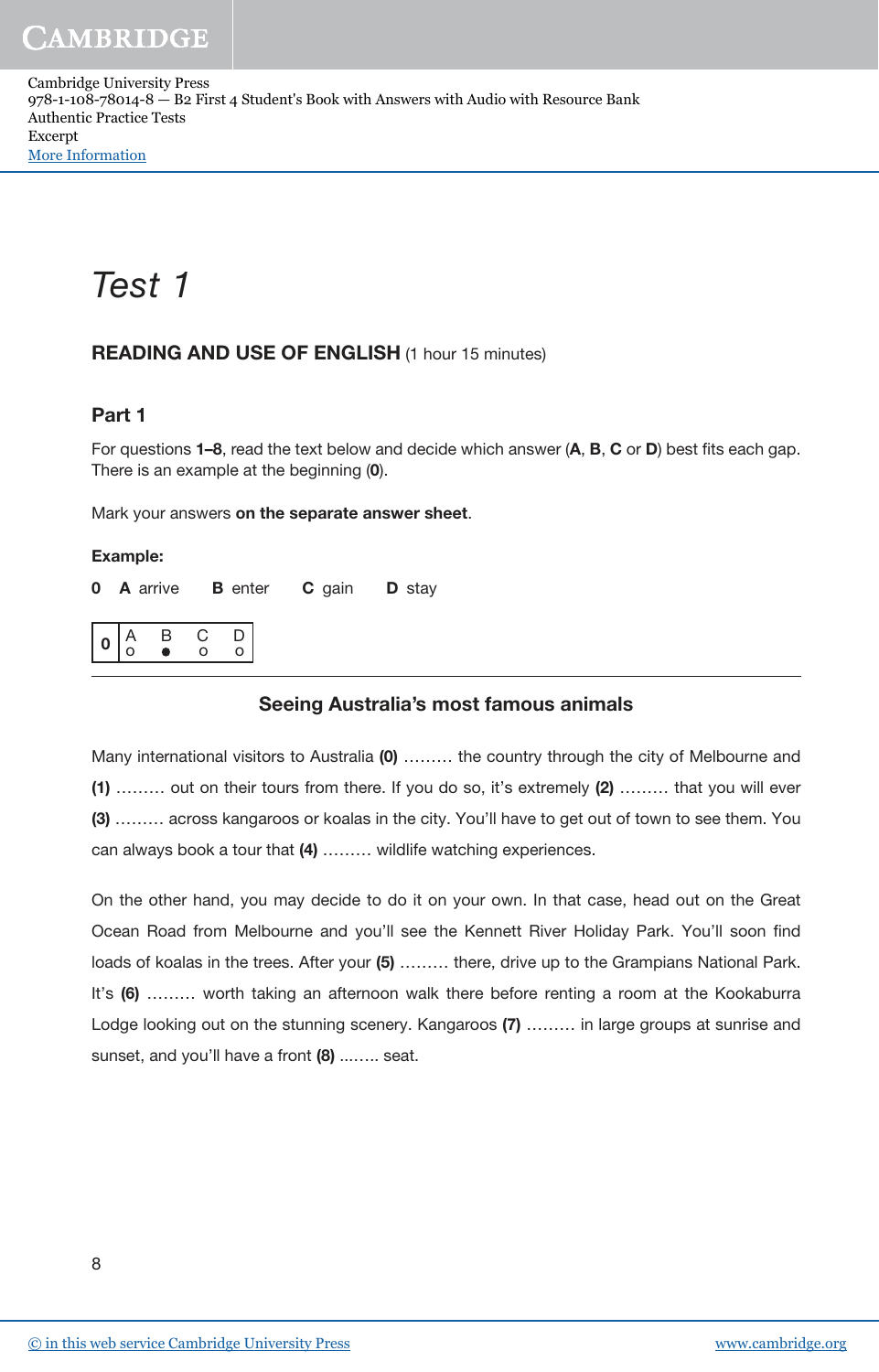Cambridge University Press 978-1-108-78014-8 — B2 First 4 Student's Book with Answers with Audio with Resource Bank Authentic Practice Tests Excerpt [More Information](www.cambridge.org/9781108780148)

| 1              |   | A leave        | В | carry    | C. | set                | D  | break             |
|----------------|---|----------------|---|----------|----|--------------------|----|-------------------|
| $\mathbf{2}$   |   | A unknown      | в | unclear  |    | <b>C</b> uncertain |    | <b>D</b> unlikely |
| 3              |   | A come         | В | bring    |    | C get              | D  | look              |
| 4              |   | <b>A</b> deals | В | offers   |    | C specialises      | D. | focuses           |
| 5              |   | A incident     | В | occasion | C. | instance           | D  | time              |
| 6              |   | A just         | В | simply   | C. | well               | D  | deeply            |
| $\overline{7}$ | A | blend          | В | gather   | C. | attend             | D  | combine           |
| 8              | A | place          | в | row      | С  | queue              | D  | line              |

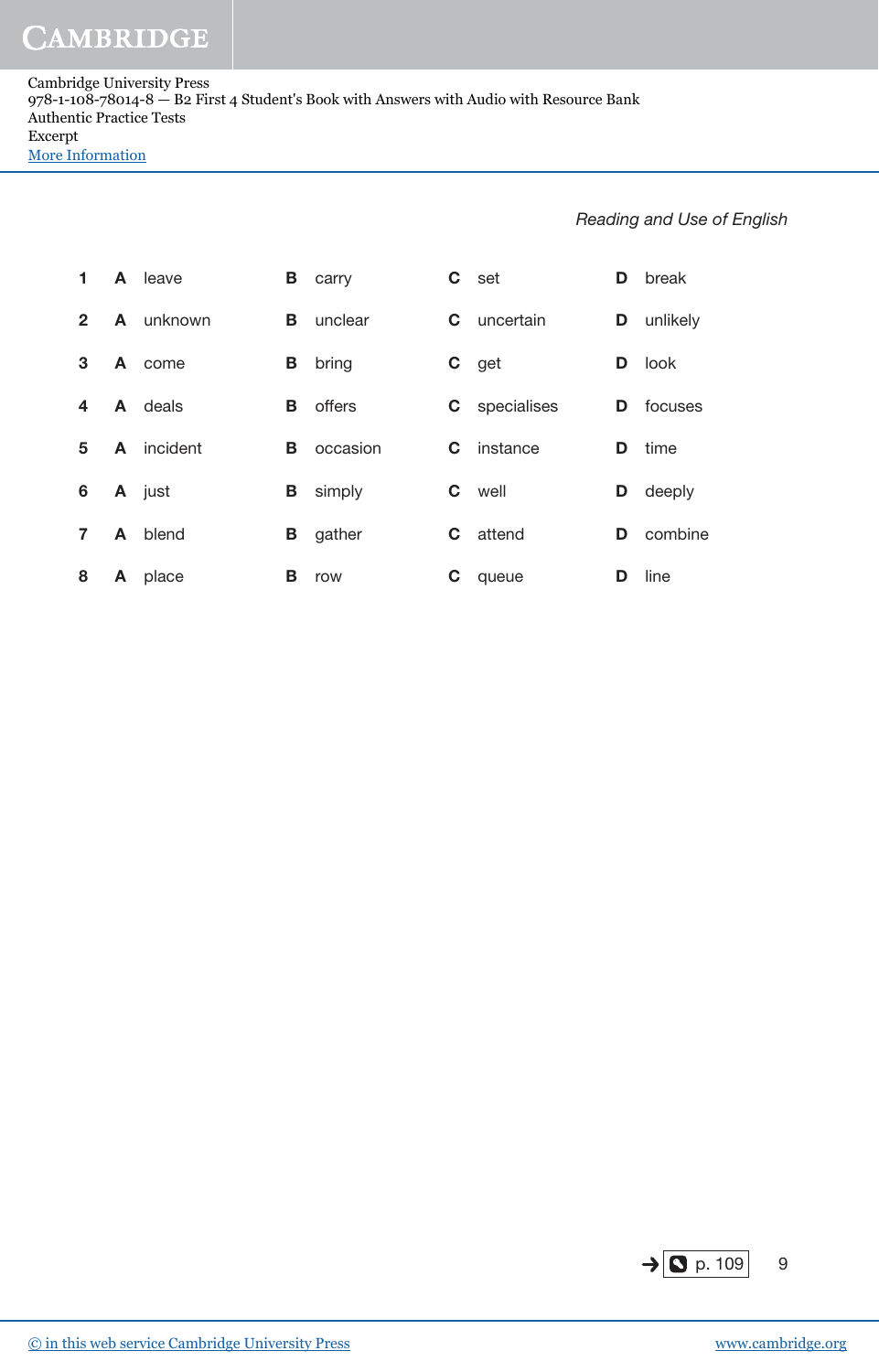| <b>Cambridge University Press</b>                                                        |
|------------------------------------------------------------------------------------------|
| 978-1-108-78014-8 - B2 First 4 Student's Book with Answers with Audio with Resource Bank |
| Authentic Practice Tests                                                                 |
| Excerpt                                                                                  |
| <b>More Information</b>                                                                  |

Test 1

## Part 2

For questions 9–16, read the text below and think of the word which best fits each gap. Use only one word in each gap. There is an example at the beginning (0).

Write your answers IN CAPITAL LETTERS on the separate answer sheet.

| <b>Example:</b><br>$\sim$<br> |
|-------------------------------|
|-------------------------------|

### **The Oscars**

Many countries have annual awards for outstanding achievements (0) ……… the film industry. By (9) ……… the most famous awards are those made by the American Academy of Motion Picture Arts and Sciences – the Oscars. The name actually refers (10) ......... the statuette which all of the winners receive. The awards go not only to actors but also to other people involved in the production of a film, (11) …….. as make-up artists and costume designers.

Nobody knows for certain (12) …….. these statuettes are called Oscars. The most widely accepted story concerns Margaret Herrick, the secretary to the Academy. (13) …….. she first saw the statuettes in 1931, her initial reaction (14) …….. to say that they looked remarkably (15) …….. her cousin, Oscar Pierce. He worked on a farm and actually had (16) …….. at all to do with the film industry.

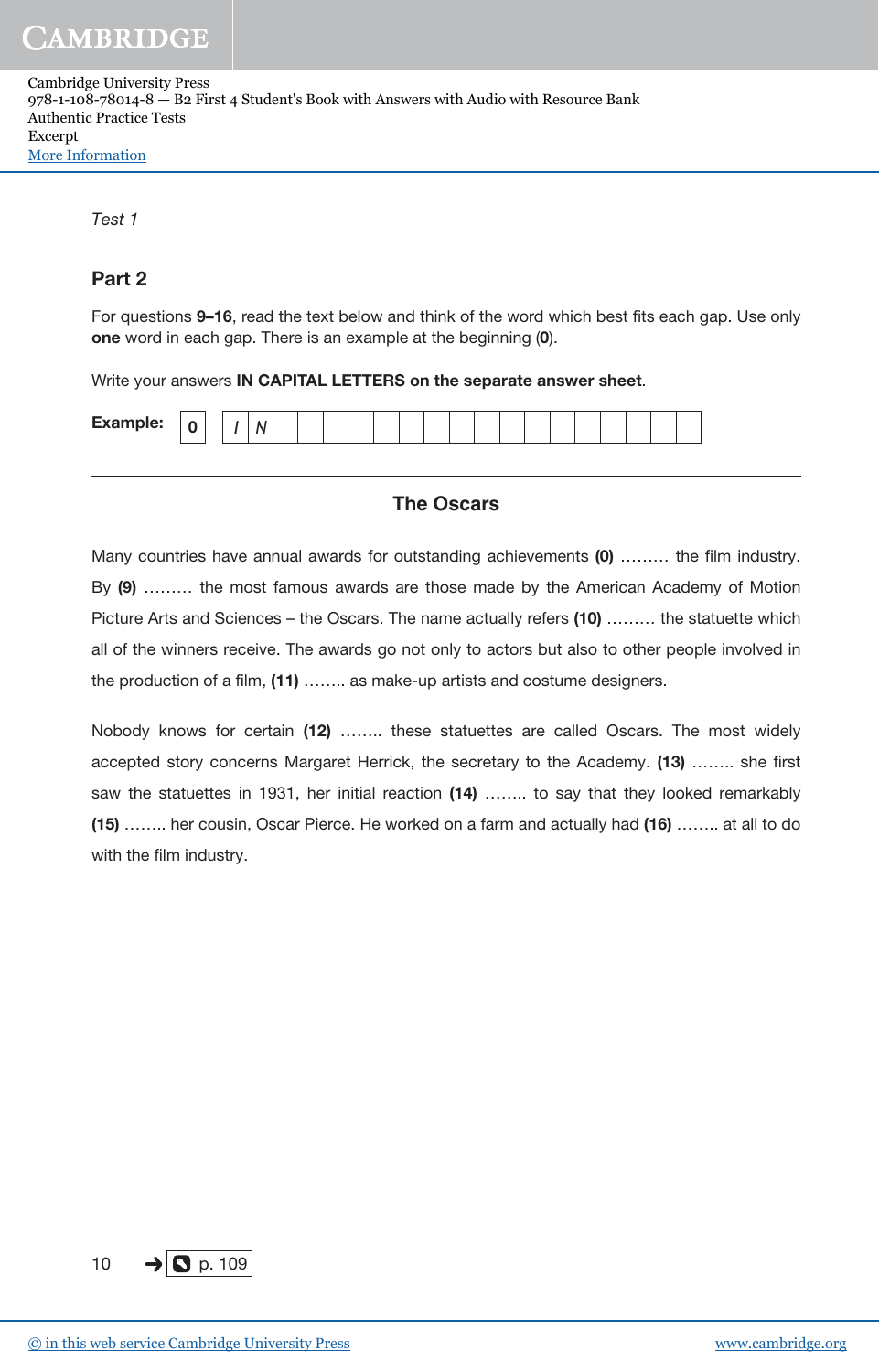Reading and Use of English

## Part 3

For questions 17–24, read the text below. Use the word given in capitals at the end of some of the lines to form a word that fits in the gap in the same line. There is an example at the beginning  $(0)$ .

Write your answers IN CAPITAL LETTERS on the separate answer sheet.

| -<br>-<br>$\epsilon$<br><b>Example:</b><br>Δ<br>N<br> |
|-------------------------------------------------------|
|-------------------------------------------------------|

### Drawing with scissors

1946 based on an (24) …….... trip he had made to Tahiti many years

| Frenchman Henri Matisse was among the most (0)  artists             | <b>INFLUENCE</b>  |
|---------------------------------------------------------------------|-------------------|
| of the twentieth century. He produced masterpieces in a wide        |                   |
| (17)  of media including painting, sculpture and printmaking,       | VARY              |
| but some consider his most (18)  work to be from his                | <b>INNOVATE</b>   |
| later years, when he suffered from partial (19)  and was            | <b>BLIND</b>      |
| confined to his bed and a wheelchair. Because of this, he used an   |                   |
| (20)  method he called 'drawing with scissors'. He cut brightly-    | <b>EXPERIMENT</b> |
| painted sheets of paper into large shapes. Under his guidance these |                   |
| paper cut-outs were attached to the walls of his studio. He then    |                   |
| directed his (21)  to move the pieces into the precise              | <b>ASSIST</b>     |
| (22)  he had in mind.                                               | <b>ARRANGE</b>    |
|                                                                     |                   |
| The inspiration for some of the most remarkable scissor drawings    |                   |
| was (23)  places Matisse had previously visited but, because        | <b>MEMORY</b>     |
| of his age, could no longer return to, such as two works he made in |                   |

FORGET



before.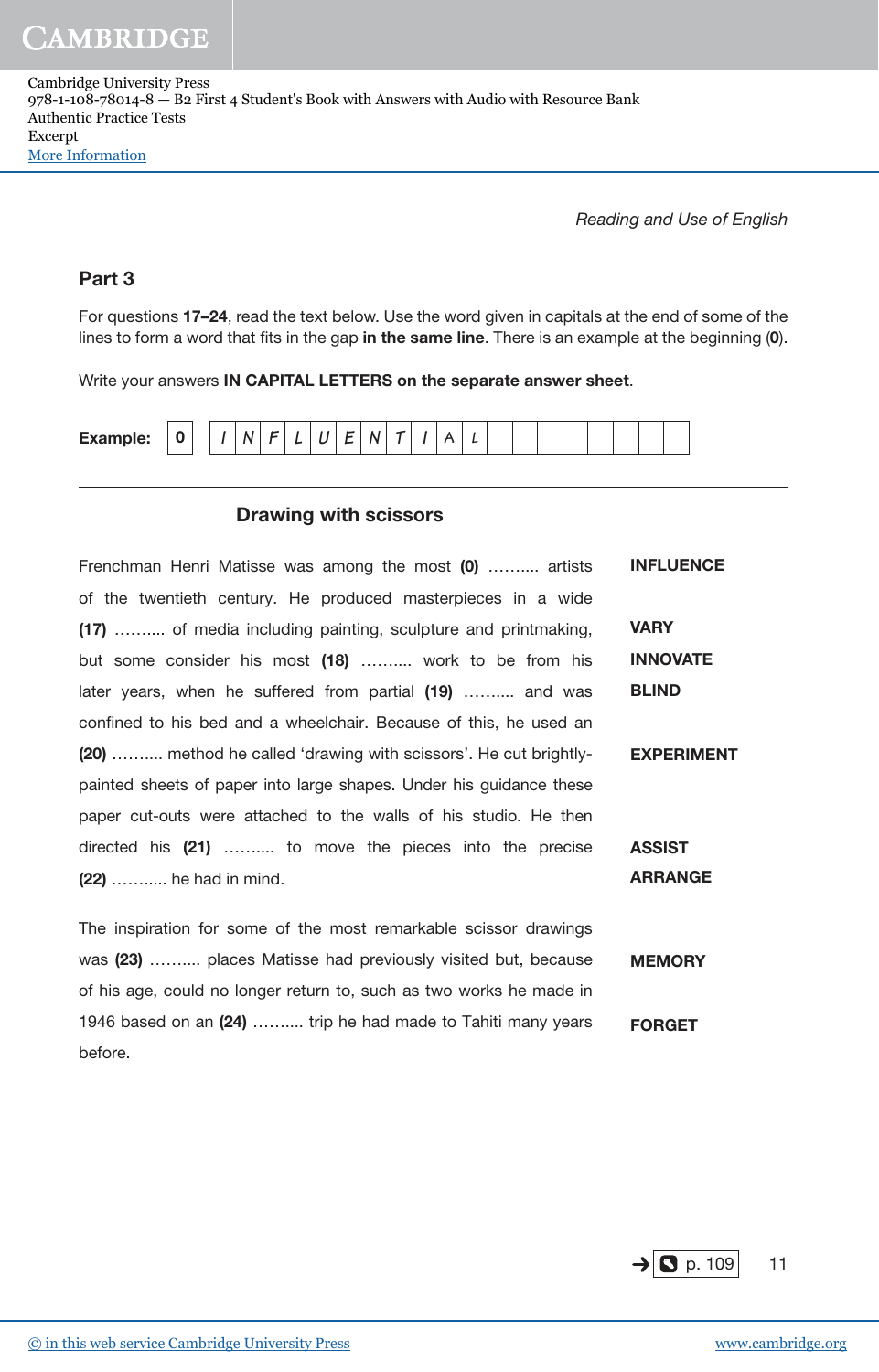| Cambridge University Press                                                               |
|------------------------------------------------------------------------------------------|
| 978-1-108-78014-8 — B2 First 4 Student's Book with Answers with Audio with Resource Bank |
| Authentic Practice Tests                                                                 |
| Excerpt                                                                                  |
| More Information                                                                         |

Test 1

## Part 4

For questions 25–30, complete the second sentence so that it has a similar meaning to the first sentence, using the word given. Do not change the word given. You must use between two and five words, including the word given. Here is an example (0).

#### Example:

**0** A very friendly taxi driver drove us into town.

#### DRIVEN

We …………………………………………………… a very friendly taxi driver.

The gap can be filled by the words 'were driven into town by', so you write:

Example**:** <sup>0</sup> **WERE DRIVEN INTO TOWN BY** 

Write only the missing words IN CAPITAL LETTERS on the separate answer sheet.

25 I cannot remember a time when Dr Rowan was not the president of the club.

#### AS

 Dr Rowan has been the president of the club for …………………………………………………… remember.

26 The furthest my brother can run is 5 kilometres.

#### NO

My brother …………………………………………………… 5 kilometres.

27 I spent more money on my holiday than I meant to.

#### SO

I didn't …………………………………………………… money on my holiday.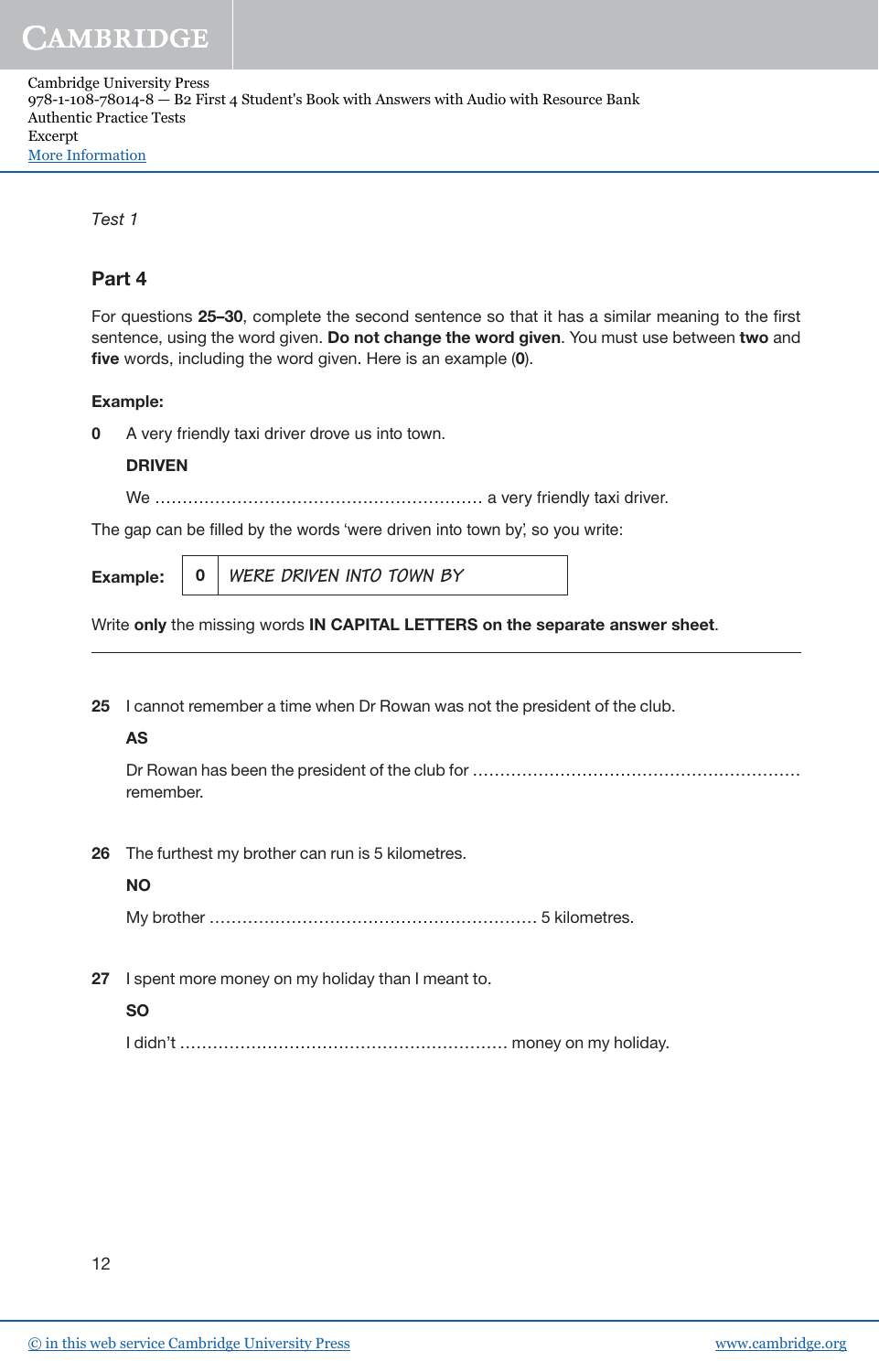| 28 | My doctor said that I must only run in proper running shoes. |
|----|--------------------------------------------------------------|
|    | <b>NEVER</b>                                                 |
|    | shoes.                                                       |
|    |                                                              |
| 29 | The engineer explained clearly how the machinery worked.     |
|    | <b>CLEAR</b>                                                 |
|    | worked.                                                      |
|    |                                                              |
| 30 | The concert was cancelled when it began to snow.             |
|    | <b>OWING</b>                                                 |
|    |                                                              |
|    |                                                              |

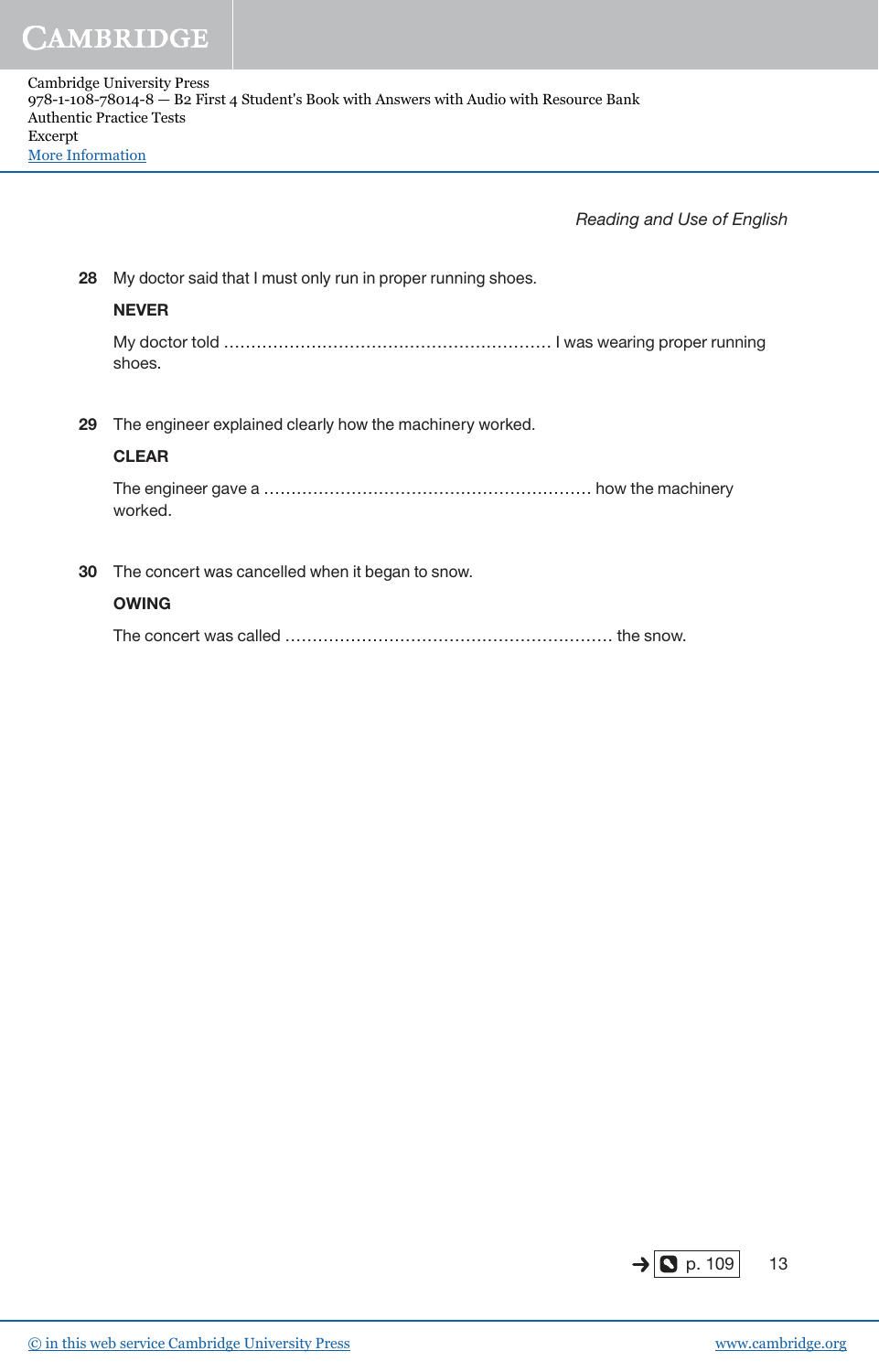Cambridge University Press 978-1-108-78014-8 — B2 First 4 Student's Book with Answers with Audio with Resource Bank Authentic Practice Tests Excerpt [More Information](www.cambridge.org/9781108780148)

Test 1

#### Part 5

You are going to read an extract from the autobiography of the tennis player Rafael Nadal. For questions 31–36, choose the answer (A, B, C or D) which you think fits best according to the text.

Mark your answers on the separate answer sheet.

## **Looking back at the Wimbledon tennis championships**

The silence, that's what strikes you when you play on Centre Court at the Wimbledon tennis championships. You bounce the ball soundlessly up and down on the soft grass surface; you toss it up to serve; you hit it and you hear the echo of your own shot. And of every shot after that. The trimmed grass, the rich history, the ancient stadium, the players dressed in white, the respectful crowds, all combine to enclose and cushion you from the outside world. The quiet of the Centre Court is good for my game. What I battle against hardest in a tennis match is to shut everything out of my mind but the contest itself and the point I'm playing.

The silence of the Centre Court is broken by a shock of noise when a point's done: applause, cheers, people shouting your name. I hear them, but as if from some place far off. I don't register that there are fifteen thousand people hunched around the arena, tracking every move my opponent and I make. I am so focused I have no sense at all that there are millions watching me around the world as I play Roger Federer in the 2008 Wimbledon final – the biggest match of my life.

I had always dreamed of playing at Wimbledon. My uncle Toni, who has been my coach all my life, had drummed into me from an early age that this was the biggest tournament of them all. By the time I was 14, I was sharing with my friends the fantasy that I'd play there one day and win. Before 2008, though, I'd played and lost, both times against Federer – in the final there the year before, and the year before that. The defeat in 2006 had not been so hard. I went out onto the court that time just pleased and grateful that, having just turned twenty, I'd made it that far. Federer beat me pretty easily, more

easily than if I'd gone out with more belief. But my defeat in 2007 left me utterly destroyed. I knew I could have done better, that it was not my ability or the quality of my game that had failed me, but my head. Losing always hurts, but it hurts much more when you have a chance and throw it away.

Toni, the toughest of tennis coaches, is usually the last person in the world to offer me consolation; he criticizes me even when I win. It is a measure of what a wreck I must have been that he abandoned the habit of a lifetime and told me there was no reason to despair, that there would be more Wimbledons and more Wimbledon finals. I told him he didn't understand, that this had probably been my last chance to win it. Every single moment counts but some moments count for more than others, and I had let a big one pass in 2007.

whatever else gave way this time, my head line 65 There was nothing Toni could do to ease my grief. Yet here I was again in 2008, just one year later. I was confident I'd learnt the lesson from that defeat twelve months earlier; that would not. The best sign that my head was in the right place now was the conviction that I would win.

At dinner with family and friends and team members the night before the final, at the house we always rent when I play at Wimbledon, mention of the match had been off-limits. I didn't expressly forbid them from raising the subject, but they all understood well enough that, whatever else I might have been talking about, I was already beginning to play the match in a space inside my head. From here on in until the start of play, that space should remain mine alone.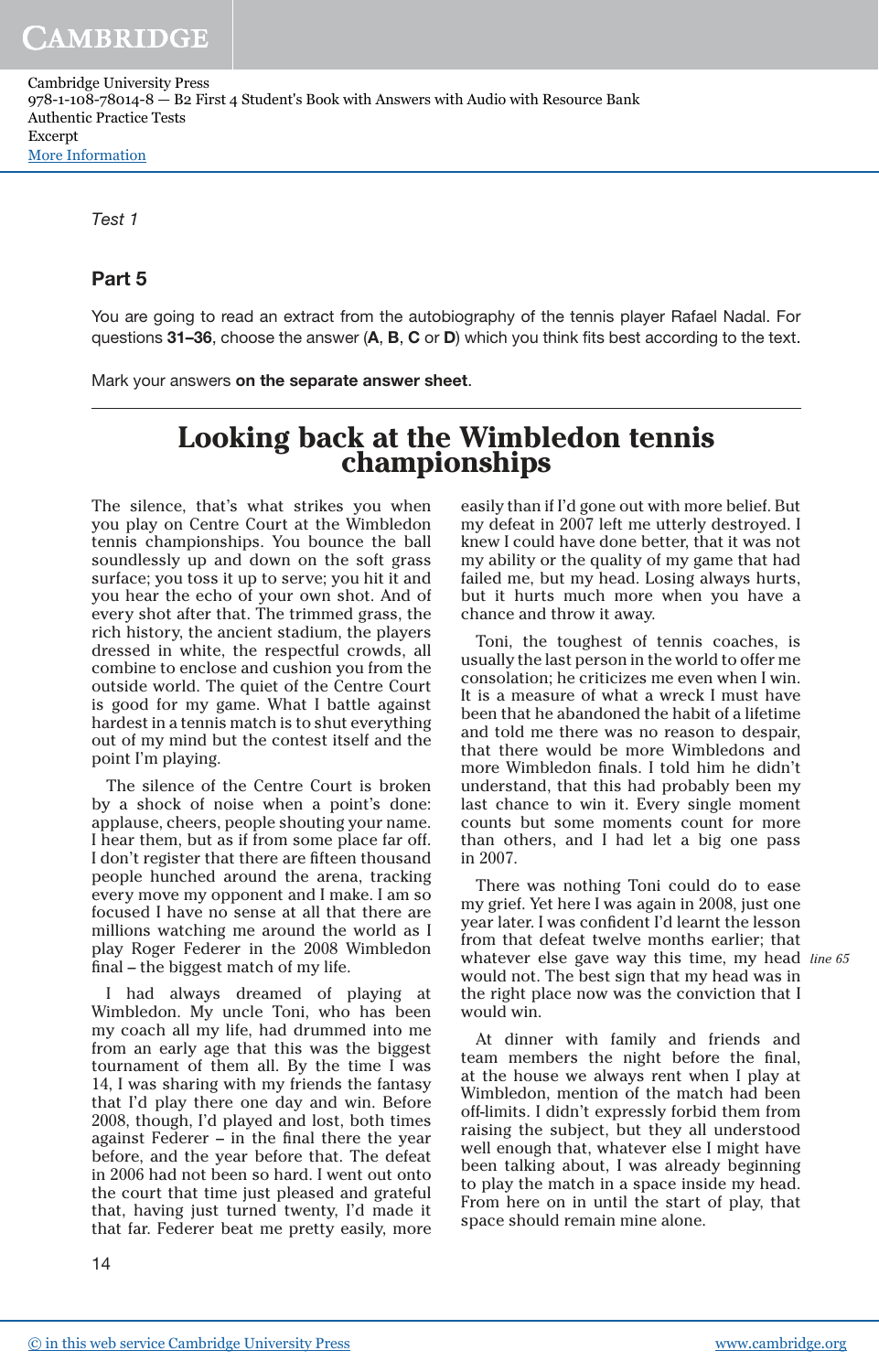- 31 The writer says that the silence at Wimbledon Centre Court
	- A calms his nerves during matches.
	- **B** gives him confidence in his abilities.
	- C helps him to concentrate on the game.
	- **D** makes him feel that he's respected.
- 32 In the second paragraph, what does the writer suggest about the 2008 match?
	- A It was all that concerned him at that time.
	- **B** His opponent was distracted by the behaviour of the crowd.
	- C It proved how popular he had become.
	- D His fans seemed almost as anxious as he was.
- 33 What does the writer say about playing Federer in two Wimbledon finals?
	- A Nerves let him down in the first match.
	- **B** He had different attitudes to the two matches.
	- C He was too ambitious when he played the first match.
	- **D** The quality of his game improved in the second match.
- 34 The writer says that after he lost in the 2007 final, his coach
	- A encouraged him to think about how much he'd already achieved.
	- B was unusually sympathetic towards him.
	- C failed to recognise his disappointment.
	- D criticised his performance unfairly.
- 35 What does 'gave way' mean in line 65?
	- A developed unexpectedly
	- **B** became stronger
	- C kept going through difficulties
	- D failed to function
- 36 What does the writer say about his family and friends?
	- A They take his mind off tennis.
	- **B** They respect his need for privacy.
	- **C** They help him in any way they can.
	- **D** They see things from a different perspective.

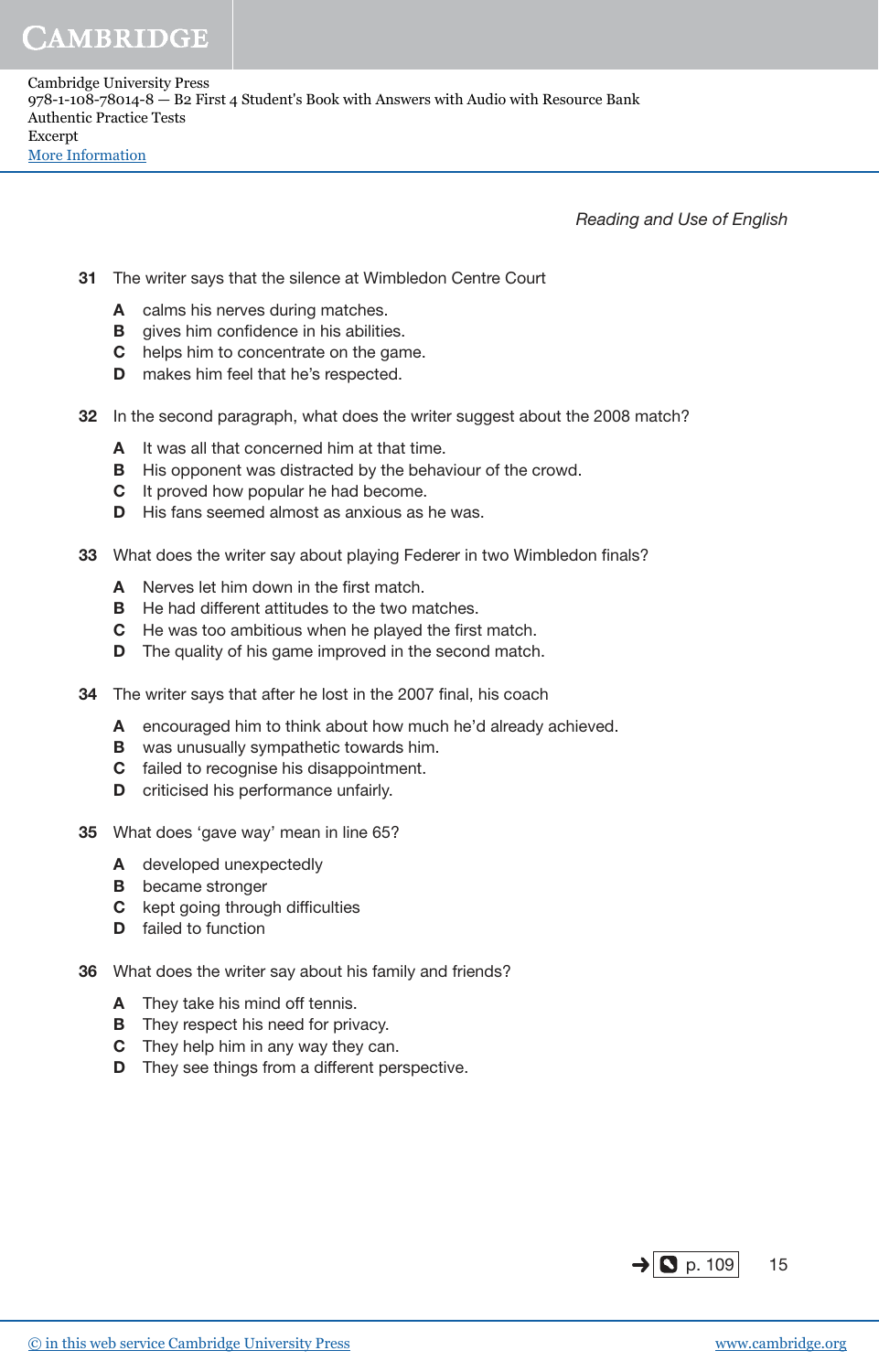Cambridge University Press 978-1-108-78014-8 — B2 First 4 Student's Book with Answers with Audio with Resource Bank Authentic Practice Tests Excerpt [More Information](www.cambridge.org/9781108780148)

Test 1

## Part 6

You are going to read a magazine article about video games. Six sentences have been removed from the article. Choose from the sentences A–G the one which fits each gap (37–42). There is one extra sentence which you do not need to use.

Mark your answers on the separate answer sheet.

# **In praise of video games**

Why do serious media commentators largely ignore the biggest entertainment medium in the world? Author Naomi Alderman investigates.

Why do video games receive so little coverage in the mainstream media? It's a question that's troubled me for years – I even made a programme about it for the radio. Games are the largest entertainment medium in the world, yet newspaper culture pages tend not to cover them. Cultural programmes on TV and radio might do a short feature about them once in a while at best, reserving serious discussion and analysis for specialist things with a very limited audience like interpretive dance and experimental opera.

My novels, which sell tens of thousands of copies, are shortlisted for prizes that appear on the news. My games, which have sold millions of copies, don't even make the news. Film and TV awards ceremonies are a news story. 37 I think all this is a shame because it affects the way people think about the medium. It means we don't get the kind of analysis that mainstream media can produce, and we're prevented from asking interesting questions about games in our culture.

There are several reasons for this exclusion. People who control programming and edit papers tend to be in their 50s and older, and are still a bit old to have come of age with video games or to understand them. And games, because they're very much products of a collaborative effort, normally don't have a single creator or celebrity to represent them in interviews. 38

But I want to suggest another reason why games aren't treated as an important cultural form.

39 At least, that is the impression I get. They make it amazingly hard to get hold of new games, even for someone who writes about them.

I write about novels as well as games and barely a day passes when a publisher isn't posting me a copy of a new book in the hope I'll review it or mention it somewhere.  $\boxed{40}$  If the games industry wanted to be treated like other cultural media, it could start by making its work accessible to mainstream journalists.

There's a timing issue too. In the past, I've tried to persuade review programmes to cover games more frequently. But I always seem to come up against the same old problem. Film companies organise pre-release screenings, TV companies send out early versions of their shows, publishers send copies of new books, theatres do previews – but games companies won't send out advance versions of games. 41

Furthermore, the games industry itself does not seem too bothered about being covered in broadsheet culture sections, because it doesn't think this would sell more games. It is already the biggest selling entertainment industry in the world in any case.  $\begin{array}{|c|c|c|c|c|} \hline \textbf{42} & \textbf{It's a fair point,} \hline \end{array}$ but I wish the industry would cooperate anyway because games are important and deserve to be regarded as such in the mainstream media.